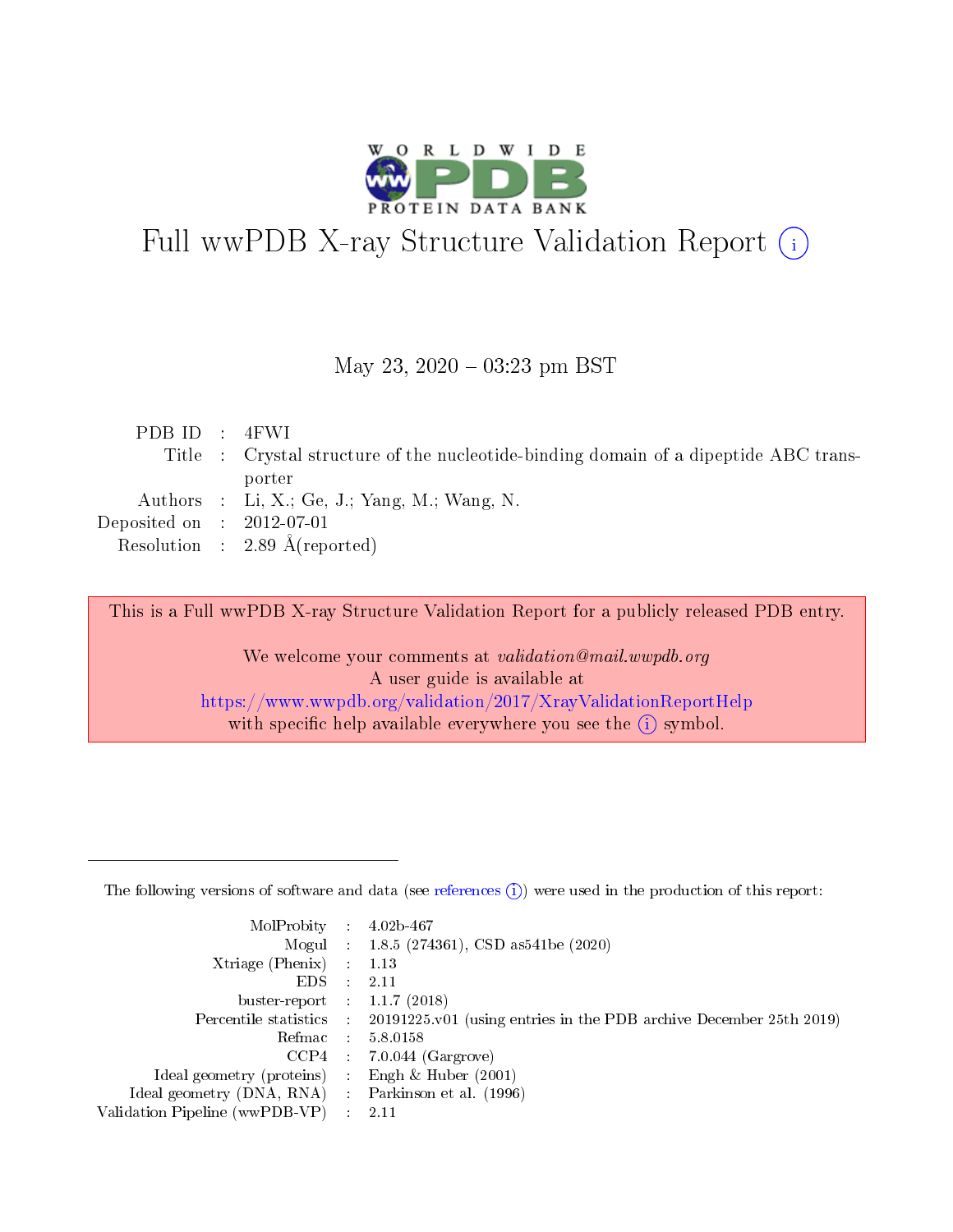## 1 [O](https://www.wwpdb.org/validation/2017/XrayValidationReportHelp#overall_quality)verall quality at a glance  $(i)$

The following experimental techniques were used to determine the structure: X-RAY DIFFRACTION

The reported resolution of this entry is 2.89 Å.

Percentile scores (ranging between 0-100) for global validation metrics of the entry are shown in the following graphic. The table shows the number of entries on which the scores are based.



| Metric                | Whole archive<br>$(\#\text{Entries})$ | <b>Similar resolution</b><br>$(\#\text{Entries}, \, \text{resolution range}(\textup{\AA}))$ |
|-----------------------|---------------------------------------|---------------------------------------------------------------------------------------------|
| $R_{free}$            | 130704                                | $1957(2.90-2.90)$                                                                           |
| Clashscore            | 141614                                | $\overline{2172}$ $(2.90-2.90)$                                                             |
| Ramachandran outliers | 138981                                | $2115(2.90-2.90)$                                                                           |
| Sidechain outliers    | 138945                                | $2117(2.90-2.90)$                                                                           |
| RSRZ outliers         | 127900                                | $1906(2.90-2.90)$                                                                           |

The table below summarises the geometric issues observed across the polymeric chains and their fit to the electron density. The red, orange, yellow and green segments on the lower bar indicate the fraction of residues that contain outliers for  $>=3, 2, 1$  and 0 types of geometric quality criteria respectively. A grey segment represents the fraction of residues that are not modelled. The numeric value for each fraction is indicated below the corresponding segment, with a dot representing fractions  $\epsilon=5\%$  The upper red bar (where present) indicates the fraction of residues that have poor fit to the electron density. The numeric value is given above the bar.

| Mol       | $\alpha$ hain | Length    |      | Quality of chain |     |           |
|-----------|---------------|-----------|------|------------------|-----|-----------|
|           |               |           | $\%$ |                  |     |           |
| <u>д.</u> | ∸             | າາ<br>⊢טכ | 50%  | 33%              | 10% | <b>7%</b> |

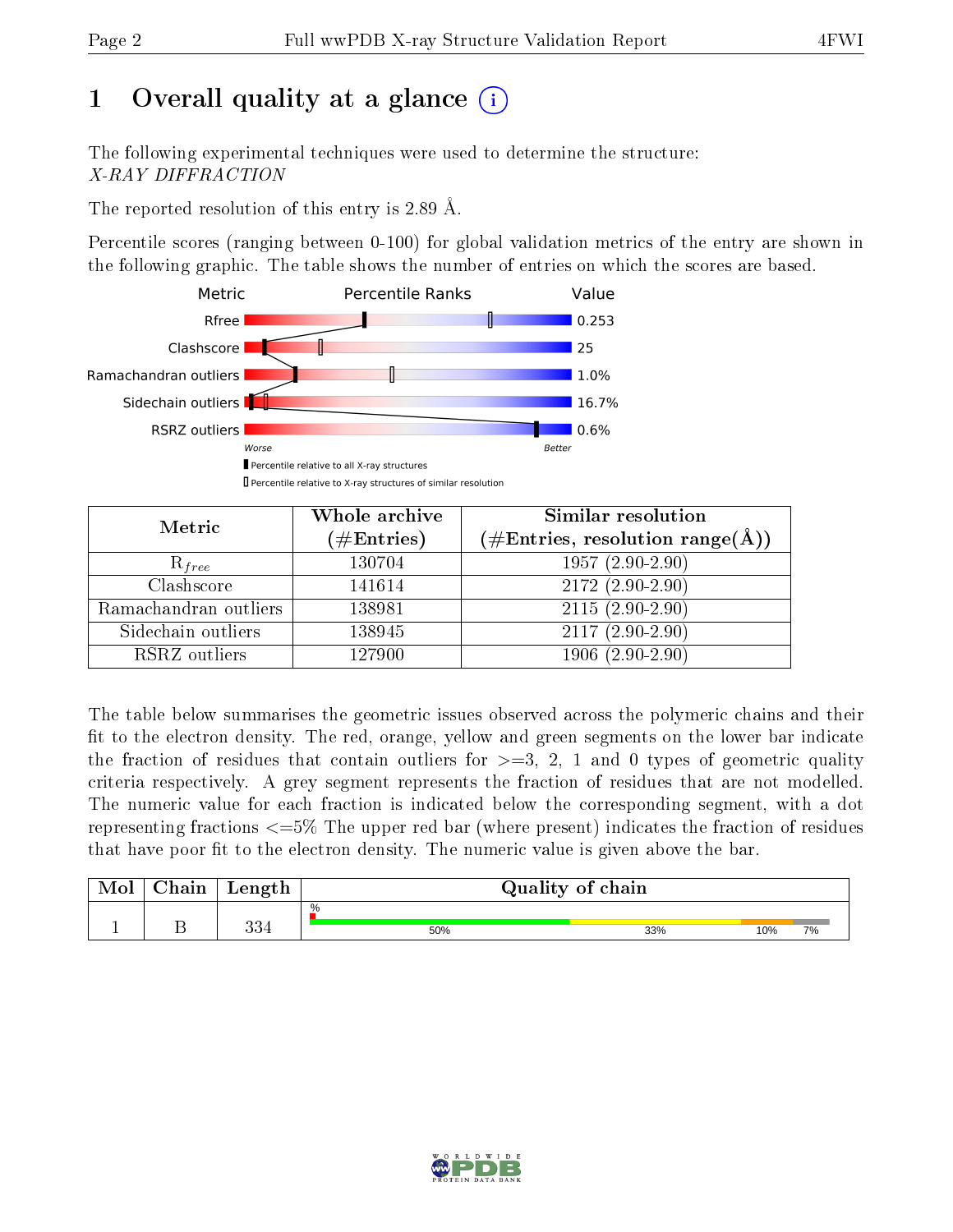## 2 Entry composition (i)

There are 4 unique types of molecules in this entry. The entry contains 2465 atoms, of which 0 are hydrogens and 0 are deuteriums.

In the tables below, the ZeroOcc column contains the number of atoms modelled with zero occupancy, the AltConf column contains the number of residues with at least one atom in alternate conformation and the Trace column contains the number of residues modelled with at most 2 atoms.

 Molecule 1 is a protein called ABC-type dipeptide/oligopeptide/nickel transport system, ATPase component.

| Mol | Chain | Residues | $\rm{Atoms}$        |      |     |     | $\pm$ ZeroOcc $^+$ | AltConf | $^{\shortmid}$ Trace |  |
|-----|-------|----------|---------------------|------|-----|-----|--------------------|---------|----------------------|--|
|     | ∸     | 310      | $\rm Total$<br>2425 | 1552 | 419 | 442 | 12                 |         |                      |  |

There are 8 discrepancies between the modelled and reference sequences:

| Chain        | Residue | Modelled   | Actual                  | Comment               | Reference  |
|--------------|---------|------------|-------------------------|-----------------------|------------|
| B            | 327     | <b>LEU</b> | $\sim 100$ km s $^{-1}$ | <b>EXPRESSION TAG</b> | UNP Q8RDH4 |
| $\mathbf{B}$ | 328     | GLU        | $\sim 100$ km s $^{-1}$ | <b>EXPRESSION TAG</b> | UNP Q8RDH4 |
| B            | 329     | <b>HIS</b> | $\sim$ $-$              | <b>EXPRESSION TAG</b> | UNP Q8RDH4 |
| B            | 330     | <b>HIS</b> |                         | <b>EXPRESSION TAG</b> | UNP Q8RDH4 |
| B            | 331     | <b>HIS</b> |                         | <b>EXPRESSION TAG</b> | UNP Q8RDH4 |
| B            | 332     | HIS        |                         | <b>EXPRESSION TAG</b> | UNP Q8RDH4 |
| B            | 333     | HIS        |                         | <b>EXPRESSION TAG</b> | UNP Q8RDH4 |
| B            | 334     | <b>HIS</b> |                         | <b>EXPRESSION TAG</b> | UNP Q8RDH4 |

• Molecule 2 is IRON/SULFUR CLUSTER (three-letter code: SF4) (formula:  $Fe_4S_4$ ).



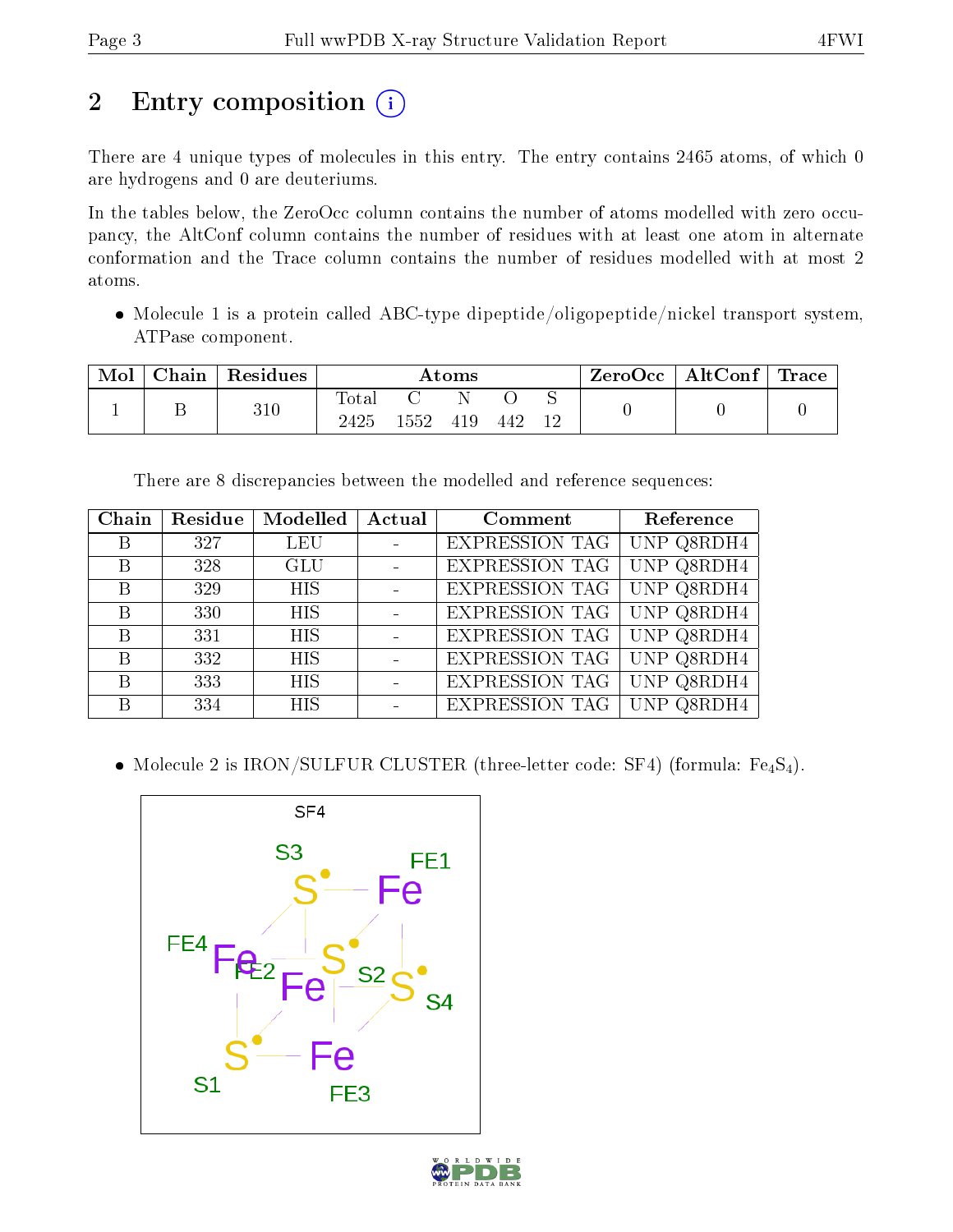|  | $Mol$   Chain   Residues | Atoms    |  |  | $ZeroOcc \mid AltConf$ |
|--|--------------------------|----------|--|--|------------------------|
|  |                          | Total Fe |  |  |                        |

 Molecule 3 is ADENOSINE-5'-TRIPHOSPHATE (three-letter code: ATP) (formula:  $C_{10}H_{16}N_5O_{13}P_3$ .



| Mol | Chain   Residues | Atoms     |  |  |  |  | ZeroOcc   AltConf |
|-----|------------------|-----------|--|--|--|--|-------------------|
|     |                  | Total C N |  |  |  |  |                   |

Molecule 4 is MAGNESIUM ION (three-letter code: MG) (formula: Mg).

|  | Mol   Chain   Residues | Atoms | $\rm ZeroOcc \mid AltConf$ |  |
|--|------------------------|-------|----------------------------|--|
|  |                        | Total |                            |  |

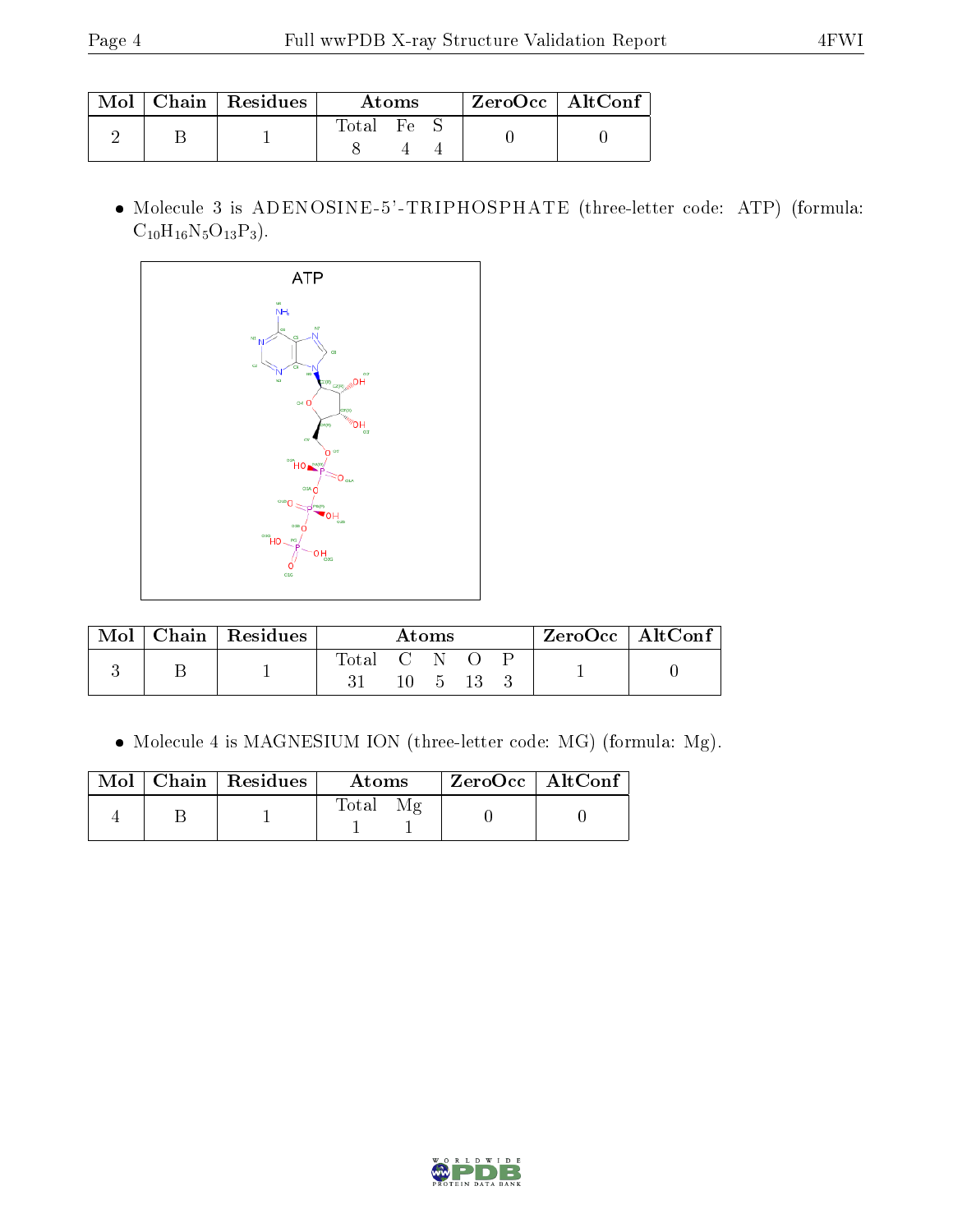## 3 Residue-property plots  $(i)$

These plots are drawn for all protein, RNA and DNA chains in the entry. The first graphic for a chain summarises the proportions of the various outlier classes displayed in the second graphic. The second graphic shows the sequence view annotated by issues in geometry and electron density. Residues are color-coded according to the number of geometric quality criteria for which they contain at least one outlier: green  $= 0$ , yellow  $= 1$ , orange  $= 2$  and red  $= 3$  or more. A red dot above a residue indicates a poor fit to the electron density (RSRZ  $> 2$ ). Stretches of 2 or more consecutive residues without any outlier are shown as a green connector. Residues present in the sample, but not in the model, are shown in grey.

• Molecule 1: ABC-type dipeptide/oligopeptide/nickel transport system, ATPase component



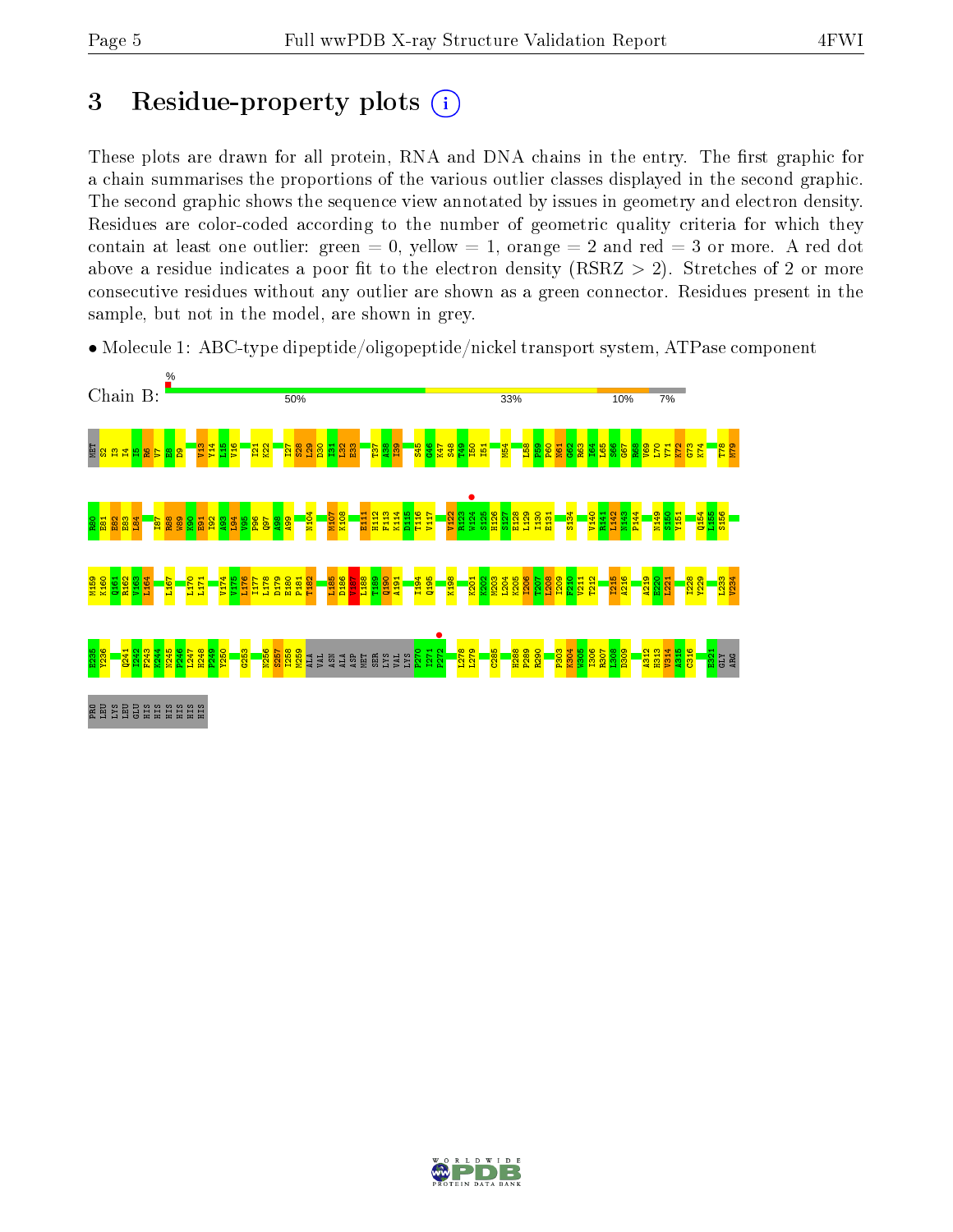## 4 Data and refinement statistics  $(i)$

| Property                                                             | Value                                                                        | Source     |
|----------------------------------------------------------------------|------------------------------------------------------------------------------|------------|
| Space group                                                          | P 43 2 2                                                                     | Depositor  |
| Cell constants                                                       | $64.25\text{\AA}$ $64.2\overline{5}\text{\AA}$ $320.61\overline{\text{\AA}}$ | Depositor  |
| a, b, c, $\alpha$ , $\beta$ , $\gamma$                               | $90.00^{\circ}$ $90.00^{\circ}$ $90.00^{\circ}$                              |            |
| Resolution $(A)$                                                     | $41.81 - 2.89$                                                               | Depositor  |
|                                                                      | $41.81 - 2.89$                                                               | <b>EDS</b> |
| % Data completeness                                                  | $92.4(41.81-2.89)$                                                           | Depositor  |
| (in resolution range)                                                | 97.9 (41.81-2.89)                                                            | <b>EDS</b> |
| $\mathrm{R}_{merge}$                                                 | (Not available)                                                              | Depositor  |
| $\mathrm{R}_{sym}$                                                   | (Not available)                                                              | Depositor  |
| $\sqrt{I/\sigma(I)} > 1$                                             | $\sqrt{2.27 \text{ (at } 2.90 \text{\AA})}$                                  | Xtriage    |
| Refinement program                                                   | PHENIX (phenix.refine: 1.7 650)                                              | Depositor  |
|                                                                      | 0.212<br>0.268<br>$\sim$                                                     | Depositor  |
| $R, R_{free}$                                                        | $0.206$ ,<br>0.253                                                           | DCC        |
| $R_{free}$ test set                                                  | 784 reflections $(4.99\%)$                                                   | wwPDB-VP   |
| Wilson B-factor $(A^2)$                                              | 68.6                                                                         | Xtriage    |
| Anisotropy                                                           | 0.513                                                                        | Xtriage    |
| Bulk solvent $k_{sol}(e/\mathring{A}^3)$ , $B_{sol}(\mathring{A}^2)$ | $0.33$ , $57.7$                                                              | <b>EDS</b> |
| $L$ -test for twinning <sup>2</sup>                                  | $< L >$ = 0.49, $< L2$ > = 0.33                                              | Xtriage    |
| Estimated twinning fraction                                          | No twinning to report.                                                       | Xtriage    |
| $F_o, F_c$ correlation                                               | 0.94                                                                         | <b>EDS</b> |
| Total number of atoms                                                | 2465                                                                         | wwPDB-VP   |
| Average B, all atoms $(A^2)$                                         | 68.0                                                                         | wwPDB-VP   |

Xtriage's analysis on translational NCS is as follows: The largest off-origin peak in the Patterson function is  $9.70\%$  of the height of the origin peak. No significant pseudotranslation is detected.

<sup>&</sup>lt;sup>2</sup>Theoretical values of  $\langle |L| \rangle$ ,  $\langle L^2 \rangle$  for acentric reflections are 0.5, 0.333 respectively for untwinned datasets, and 0.375, 0.2 for perfectly twinned datasets.



<span id="page-5-1"></span><span id="page-5-0"></span><sup>1</sup> Intensities estimated from amplitudes.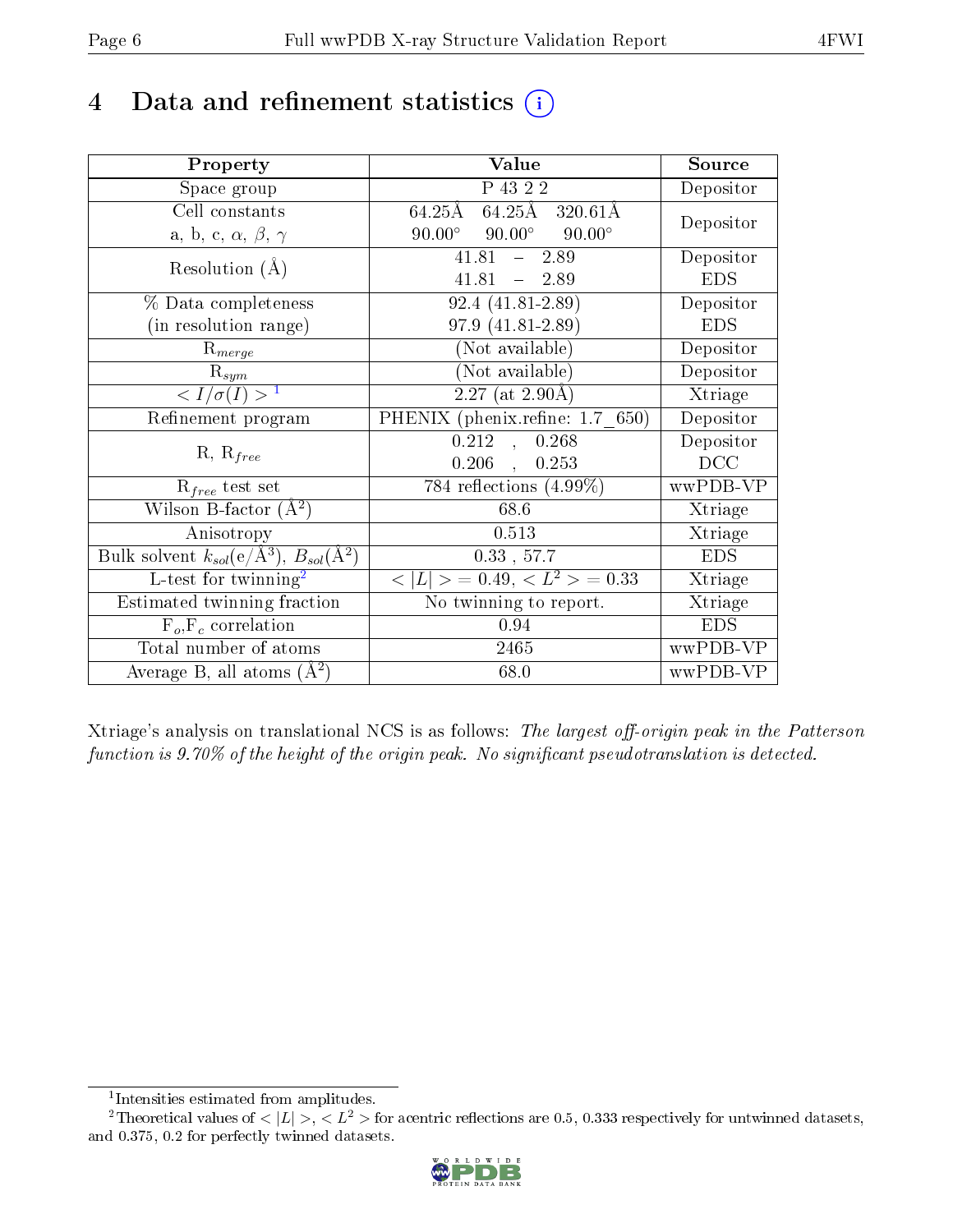## 5 Model quality  $(i)$

### 5.1 Standard geometry  $(i)$

Bond lengths and bond angles in the following residue types are not validated in this section: SF4, MG, ATP

The Z score for a bond length (or angle) is the number of standard deviations the observed value is removed from the expected value. A bond length (or angle) with  $|Z| > 5$  is considered an outlier worth inspection. RMSZ is the root-mean-square of all Z scores of the bond lengths (or angles).

|  | $Mol$   Chain |      | Bond lengths                    | Bond angles |        |  |
|--|---------------|------|---------------------------------|-------------|--------|--|
|  |               |      | RMSZ $ #Z  > 5$ RMSZ $ #Z  > 5$ |             |        |  |
|  |               | 0.52 | 0/2469                          | 0.69        | 0/3341 |  |

There are no bond length outliers.

There are no bond angle outliers.

There are no chirality outliers.

There are no planarity outliers.

### 5.2 Too-close contacts  $(i)$

In the following table, the Non-H and H(model) columns list the number of non-hydrogen atoms and hydrogen atoms in the chain respectively. The H(added) column lists the number of hydrogen atoms added and optimized by MolProbity. The Clashes column lists the number of clashes within the asymmetric unit, whereas Symm-Clashes lists symmetry related clashes.

|  |      |      |     | Mol   Chain   Non-H   H(model)   H(added)   Clashes   Symm-Clashes |
|--|------|------|-----|--------------------------------------------------------------------|
|  | 2425 | 2516 | 199 |                                                                    |
|  |      |      |     |                                                                    |
|  |      |      |     |                                                                    |
|  |      |      |     |                                                                    |
|  | 2465 | 2528 | 123 |                                                                    |

The all-atom clashscore is defined as the number of clashes found per 1000 atoms (including hydrogen atoms). The all-atom clashscore for this structure is 25.

All (123) close contacts within the same asymmetric unit are listed below, sorted by their clash magnitude.

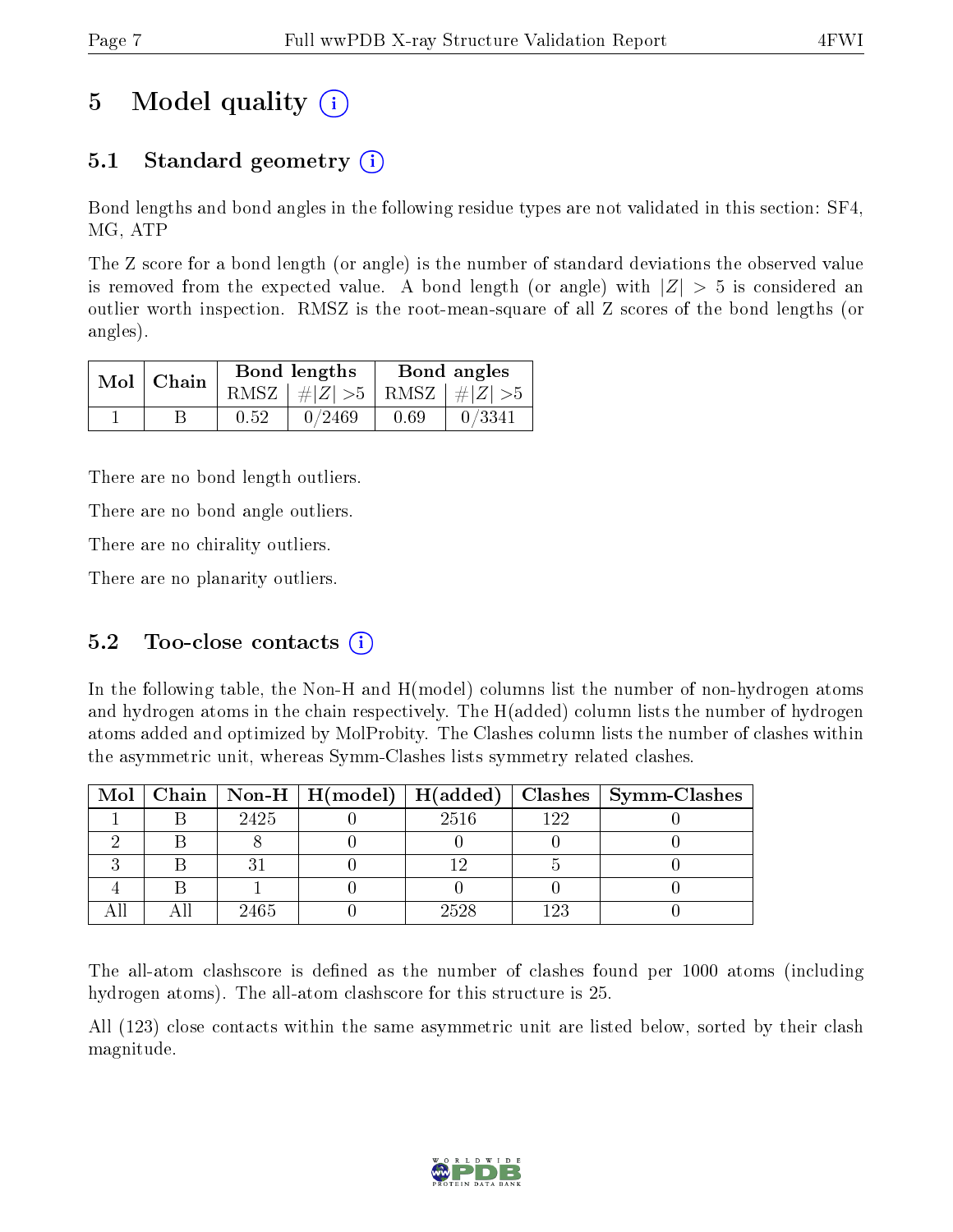| Atom-1                     | Atom-2              | Interatomic    | Clash         |  |
|----------------------------|---------------------|----------------|---------------|--|
|                            |                     | distance $(A)$ | overlap $(A)$ |  |
| 1:B:241:GLN:HE22           | 1:B:245:ASN:HD22    | 1.04           | 0.95          |  |
| 1:Bi:156:SER:H             | 1:B:159:MET:HE3     | 1.38           | 0.87          |  |
| 1:B:176:LEU:HD13           | 1:B:178:LEU:HD11    | 1.58           | 0.84          |  |
| 1:B:113:PHE:O              | 1:B:117:VAL:HG23    | 1.80           | 0.81          |  |
| 1:B:13:VAL:HG12            | 1:B:21:ILE:O        | 1.82           | 0.79          |  |
| 1:B:248:HIS:HD2            | 1:B:250:TYR:H       | 1.31           | 0.77          |  |
| 1:B:6:ARG:HG3              | 1:B:30:ASP:OD1      | 1.84           | 0.77          |  |
| 1:B:79:MET:HB3             | 1:B:84:LEU:HD13     | 1.70           | 0.74          |  |
| 1:B:307:ARG:HE             | 1:B:313:HIS:CE1     | 2.04           | 0.74          |  |
| 1:B:241:GLN:HE22           | 1:B:245:ASN:ND2     | 1.84           | 0.74          |  |
| 1:B:241:GLN:NE2            | 1:B:245:ASN:HD22    | 1.82           | 0.73          |  |
| 1: B: 182: THR: OG1        | 1:B:190:GLN:HG2     | 1.88           | 0.73          |  |
| 1:B:89:TRP:HB3             | 1:B:171:LEU:HD12    | 1.76           | 0.67          |  |
| 1:B:288:HIS:CG             | 1: B:289: PRO:HD3   | 2.30           | 0.66          |  |
| 1:B:307:ARG:O              | 1:B:312:ALA:O       | 2.15           | 0.65          |  |
| 1:B:96:PRO:HG2             | 1:B:99:ALA:HB2      | 1.79           | 0.65          |  |
| 1: B: 128: GLU:O           | 1:B:131:GLU:HB2     | 1.98           | 0.64          |  |
| 1:B:178:LEU:HD13           | 1:B:208:LEU:HD21    | 1.80           | 0.64          |  |
| 1:B:45:SER:CB              | 1:B:228:ILE:HD11    | 2.28           | 0.64          |  |
| 1:B:248:HIS:CD2            | 1:B:250:TYR:H       | 2.14           | 0.64          |  |
| 1:B:257:SER:O              | 1:B:258:ILE:HD12    | 1.98           | 0.64          |  |
| 1: B: 304: LYS: O          | 1:B:306:ILE:HG23    | 1.98           | 0.63          |  |
| 3:B:402:ATP:O2G            | 3:B:402:ATP:O1B     | 2.17           | 0.61          |  |
| 1:B:47:LYS:HE3             | 3:B:402:ATP:O2B     | 1.99           | 0.61          |  |
| $1:B:190:\overline{GLN:O}$ | 1:B:194:ILE:HG13    | 2.00           | 0.61          |  |
| 1:B:13:VAL:HG12            | 1:B:21:ILE:C        | 2.22           | 0.60          |  |
| 1: B:61: ASN: C            | 1:B:61:ASN:HD22     | 2.03           | 0.60          |  |
| 1:B:142:LEU:O              | 1:B:144:PRO:HD3     | 2.00           | 0.60          |  |
| 1:B:140:VAL:HG12           | 1:B:140:VAL:O       | 2.00           | 0.59          |  |
| 1:B:13:VAL:CG2             | 1:B:65:LEU:HD22     | 2.32           | 0.59          |  |
| 1:B:117:VAL:HG12           | 1:B:122:VAL:HG13    | 1.84           | 0.59          |  |
| 1:B:194:ILE:HG23           | 1:B:221:LEU:HD12    | 1.85           | 0.59          |  |
| 1:B:45:SER:HB2             | 1:B:228:ILE:HD11    | 1.85           | 0.58          |  |
| 1:B:204:LEU:HB2            | 1:B:206:ILE:HD12    | 1.85           | 0.58          |  |
| 1:B:206:ILE:N              | 1:B:206:ILE:HD13    | 2.19           | 0.58          |  |
| 1: B:50: ILE: O            | 1:B:54:MET:HG3      | 2.04           | 0.58          |  |
| 1:B:4:ILE:HB               | 1: B: 33: GLU: CG   | 2.34           | 0.57          |  |
| 1:B:140:VAL:CG1            | 1:B:162:ARG:HB3     | 2.35           | 0.57          |  |
| 1:B:178:LEU:HB3            | 1:B:181:PRO:HG3     | 1.86           | 0.56          |  |
| 1:B:258:ILE:O              | 1: B: 258: ILE: CG2 | 2.53           | 0.56          |  |
| 1:B:22:LYS:NZ              | 1:B:279:LEU:O       | 2.38           | 0.56          |  |
| 1:B:81:GLU:HA              | 1:B:84:LEU:HB2      | 1.87           | 0.56          |  |

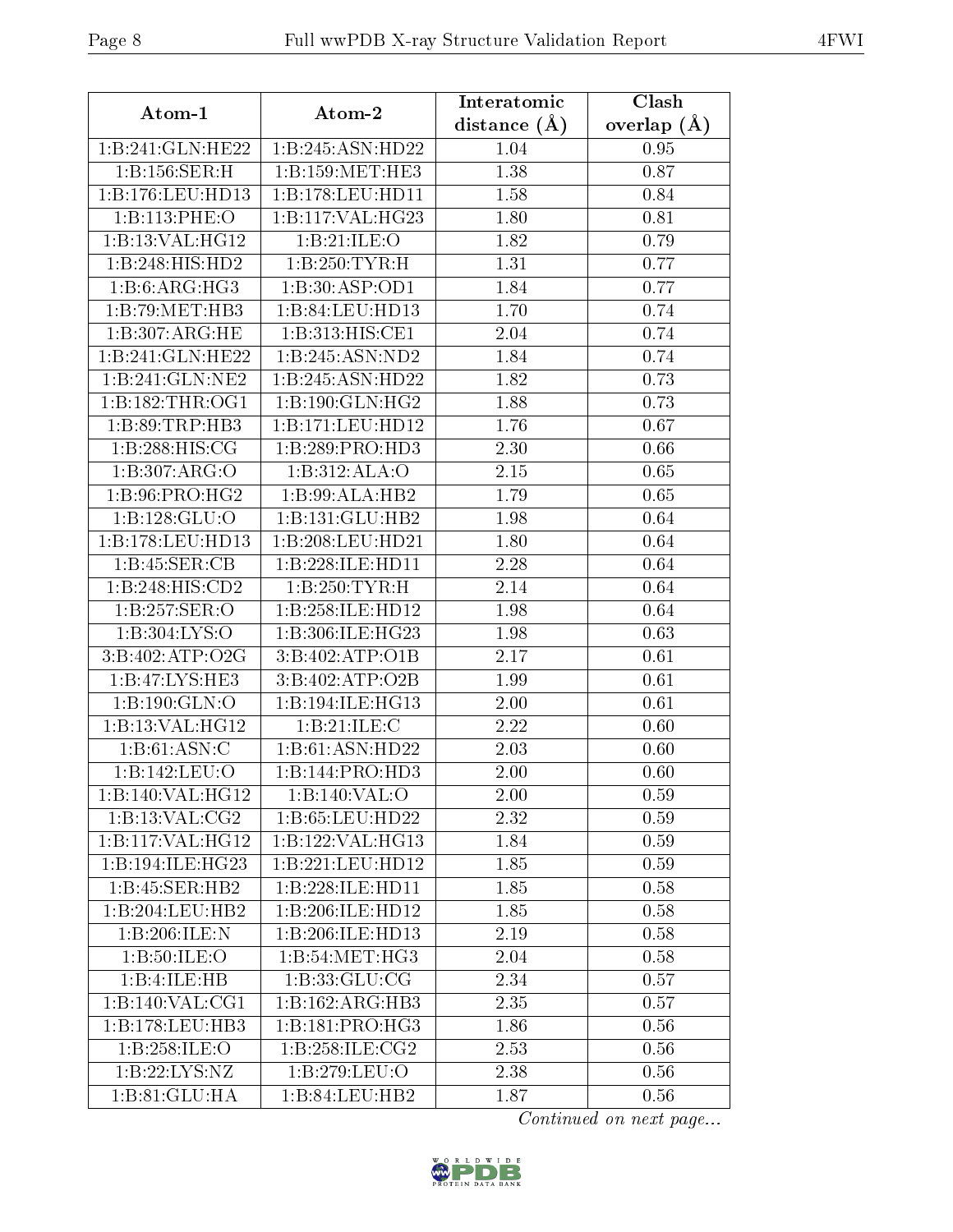|                     | Continued from previous page                    |                  | Clash           |
|---------------------|-------------------------------------------------|------------------|-----------------|
| Atom-1              | Atom-2                                          | distance $(\AA)$ | overlap $(\AA)$ |
| 1:B:45:SER:HB2      | 1:B:228:ILE:CD1                                 | 2.35             | 0.56            |
| 1:B:88:ARG:O        | 1:B:92:ILE:O                                    | 2.24             | 0.55            |
| 1:B:45:SER:O        | 1:B:228:ILE:HD13                                | 2.08             | 0.54            |
| 1:B:228:ILE:HD12    | 1: B: 228: ILE:C                                | 2.27             | 0.54            |
| 1:B:285:CYS:HB2     | 1:B:303:PRO:HD3                                 | 1.90             | 0.54            |
| 1:B:285:CYS:HB2     | 1:B:303:PRO:CD                                  | 2.38             | 0.53            |
| 1:B:73:GLY:O        | 1:B:74:LYS:HD3                                  | 2.08             | 0.53            |
| 1: B:87: ILE: O     | 1:B:88:ARG:O                                    | 2.25             | 0.53            |
| 1:B:126:HIS:O       | 1:B:130:ILE:HG13                                | 2.08             | 0.53            |
| 1:B:288:HIS:CD2     | 1: B:289: PRO:HD3                               | 2.43             | 0.53            |
| 1:B:204:LEU:HB2     | 1:B:206:ILE:CD1                                 | 2.40             | 0.52            |
| 1:B:6:ARG:HB3       | 1:B:70:LEU:HD23                                 | 1.92             | 0.52            |
| 1:B:14:TYR:HB2      | 1:B:21:ILE:HB                                   | 1.91             | 0.51            |
| 1:B:29:LEU:O        | 1:B:29:LEU:HD12                                 | 2.10             | 0.51            |
| 1:B:303:PRO:HB2     | 1:B:316:CYS:N                                   | 2.26             | 0.51            |
| 1:B:4:ILE:HB        | 1: B: 33: GLU: HG3                              | 1.92             | 0.51            |
| 1:B:140:VAL:HG11    | 1:B:162:ARG:HB3                                 | 1.92             | 0.50            |
| 1:B:204:LEU:CB      | 1:B:206:ILE:HD12                                | 2.42             | 0.50            |
| 1:B:177:ILE:C       | 1:B:178:LEU:HD12                                | 2.32             | 0.50            |
| 1:B:45:SER:OG       | 1:B:228:ILE:HD11                                | 2.12             | 0.49            |
| 1:B:13:VAL:HG23     | 1:B:65:LEU:HD13                                 | 1.94             | 0.49            |
| 1:B:97:GLN:OE1      | 3:B:402:ATP:O2G                                 | 2.31             | 0.48            |
| 1:B:178:LEU:N       | 1:B:178:LEU:HD12                                | 2.27             | 0.48            |
| 1:B:48:SER:OG       | 3: B:402:ATP:O1B                                | 2.32             | 0.48            |
| 1: B:82: GLU: HG2   | 1: B: 83: GLU: N                                | 2.29             | 0.48            |
| 1:B:2:SER:HB3       | 1:B:33:GLU:HB2                                  | 1.96             | 0.47            |
| 1:B:188:LEU:O       | 1:B:191:ALA:HB3                                 | 2.14             | 0.47            |
| 1:B:45:SER:O        | 1:B:228:ILE:CD1                                 | 2.62             | 0.47            |
| 1:B:27:ILE:HD13     | 1:B:50:ILE:HD11                                 | 1.95             | 0.47            |
| 1:B:39:ILE:HB       | $1:B:211:V\overline{\mathrm{AL}:H\mathrm{G}22}$ | 1.96             | 0.47            |
| 1: B: 253: GLY:O    | 1:B:257:SER:HB2                                 | 2.14             | 0.47            |
| 1:B:48:SER:OG       | 1:B:97:GLN:OE1                                  | 2.28             | 0.47            |
| 1:B:236:TYR:HB3     | 1:B:313:HIS:HB2                                 | 1.97             | 0.47            |
| 1:B:229:TTYR:OH     | 1:B:290:ARG:HD3                                 | 2.15             | 0.47            |
| 1: B: 108: LYS: HE2 | 1:B:149:ASN:ND2                                 | 2.29             | 0.46            |
| 1:B:107:MET:HB3     | 1:B:112:HIS:CE1                                 | 2.50             | 0.46            |
| 1:B:134:SER:HA      | 1:B:144:PRO:HB3                                 | 1.96             | 0.46            |
| 1: B: 176: LEU: CD1 | 1:B:178:LEU:HD11                                | 2.36             | 0.46            |
| 1: B:256: ASN:C     | 1:B:258:ILE:H                                   | 2.18             | 0.46            |
| 1:B:247:LEU:HD13    | 1:B:314:VAL:HG22                                | 1.96             | 0.46            |
| 1:B:29:LEU:HD12     | 1:B:29:LEU:C                                    | 2.36             | 0.46            |

Continued from previous page.

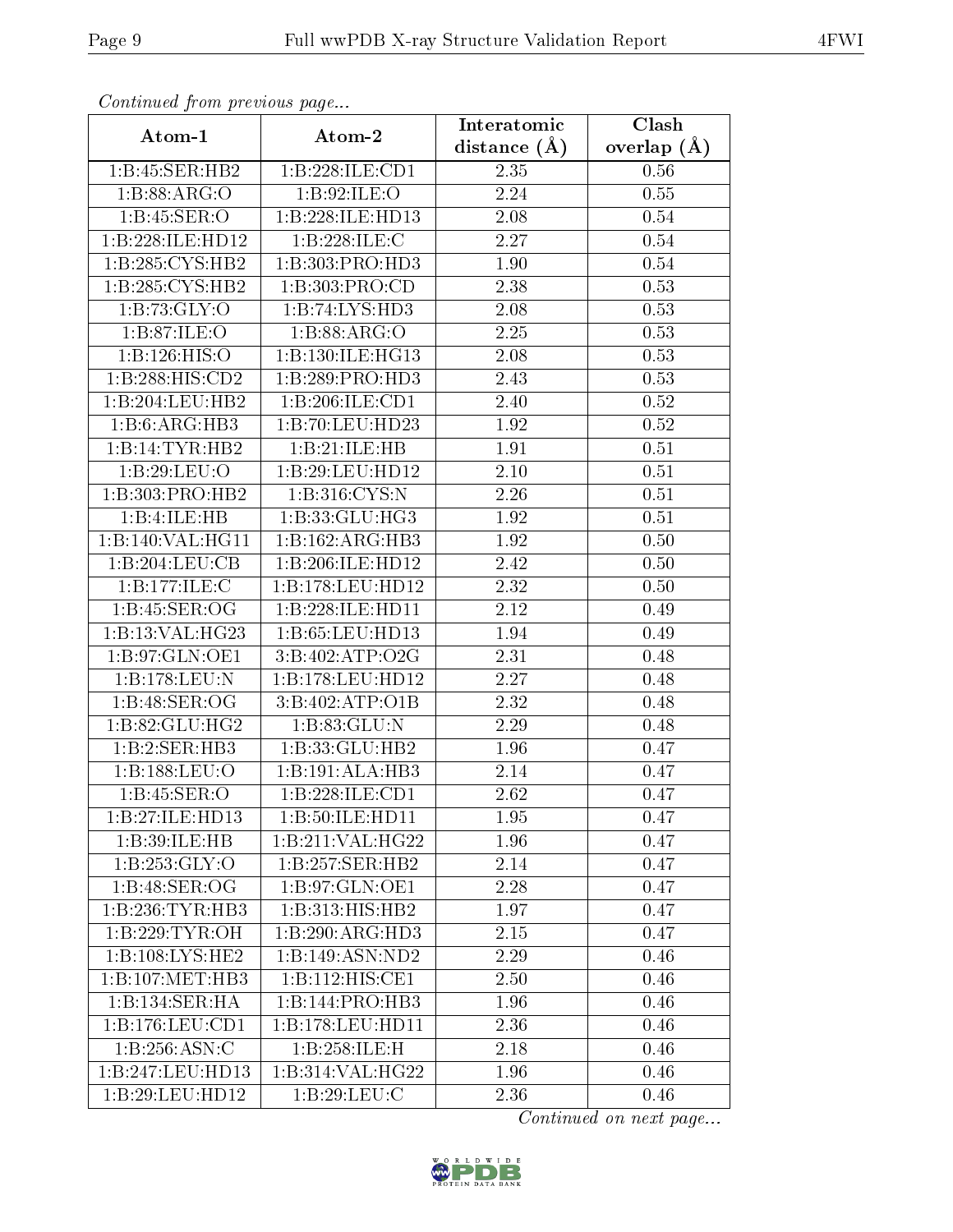| сонинией јтот ртеvиоиз раде  |                            | Interatomic       | Clash           |
|------------------------------|----------------------------|-------------------|-----------------|
| Atom-1                       | Atom-2                     | distance $(\AA)$  | overlap $(\AA)$ |
| 1:B:278:LEU:HD12             | 3:B:402:ATP:H4'            | 1.99              | 0.45            |
| 1:B:180:GLU:OE1              | 1:B:212:THR:HA             | $\overline{2.17}$ | 0.45            |
| 1: B:9: ASP:O                | 1:B:67:GLY:HA3             | 2.17              | $0.45\,$        |
| 1:B:13:VAL:HG22              | 1:B:65:LEU:HD22            | 1.99              | 0.45            |
| 1:B:3:ILE:HD13               | 1:B:30:ASP:HB3             | 1.99              | 0.45            |
| 1:B:203:MET:O                | 1:B:203:MET:HG2            | 2.16              | 0.45            |
| 1:B:71:TYR:O                 | 1:B:72:LYS:HB2             | 2.16              | 0.45            |
| 1:B:87:ILE:HA                | 1:B:91:GLU:HG3             | 1.97              | 0.45            |
| 1:B:206:ILE:HD13             | 1:B:206:ILE:H              | 1.81              | 0.45            |
| 1: B: 160: LYS: O            | 1:B:164:LEU:HD22           | 2.17              | 0.44            |
| 1: B: 198: LYS: O            | 1:B:201:LYS:HB3            | 2.17              | 0.44            |
| 1:B:208:LEU:HD22             | 1:B:209:ILE:N              | 2.32              | 0.44            |
| 1:B:79:MET:HG2               | 1:B:83:GLU:OE1             | 2.17              | 0.44            |
| 1:B:187:VAL:HG22             | 1:B:188:LEU:N              | 2.33              | 0.44            |
| 1:B:180:GLU:N                | 1:B:181:PRO:HD3            | 2.33              | 0.43            |
| 1:B:7:VAL:O                  | 1:B:28:SER:HA              | 2.19              | 0.43            |
| 1:B:194:ILE:HG23             | 1:B:221:LEU:CD1            | 2.48              | 0.43            |
| 1:B:140:VAL:HG12             | 1:B:162:ARG:HB3            | 1.99              | 0.43            |
| 1:B:219:ALA:HB2              | 1:B:243:PHE:CZ             | 2.53              | 0.43            |
| 1:B:151:TYR:HD2              | 1:B:154:GLN:OE1            | 2.02              | 0.42            |
| 1:B:234:VAL:HG22             | 1:B:248:HIS:CE1            | 2.54              | 0.42            |
| 1:B:60:PRO:HD2               | 1:B:61:ASN:H               | 1.84              | 0.42            |
| 1:B:186:ASP:OD1              | 1:B:186:ASP:C              | 2.58              | 0.42            |
| 1:B:307:ARG:HG2              | 1:B:307:ARG:HH21           | 1.83              | 0.42            |
| 1:B:182:THR:HA               | 1:B:185:LEU:HD13           | 2.01              | 0.42            |
| 1:B:78:THR:OG1               | 1:B:78:THR:O               | 2.38              | 0.42            |
| 1:B:27:ILE:CD1               | 1:B:50:ILE:HD11            | 2.50              | 0.41            |
| 1:B:7:VAL:HG12               | 1: B:27: ILE: O            | 2.20              | 0.41            |
| 1:B:97:GLN:HG3               | 1:B:179:ASP:CG             | 2.40              | 0.41            |
| 1:B:195:GLN:O                | 1:B:198:LYS:HB2            | 2.21              | 0.41            |
| 1:B:32:LEU:HD12              | 1:B:32:LEU:HA              | 1.71              | 0.41            |
| 1:B:215:ILE:HG22             | 1:B:216:ALA:N              | 2.34              | 0.41            |
| 1: B: 58: LEU: HA            | 1:B:58:LEU:HD23            | 1.98              | 0.41            |
| 1:B:13:VAL:HG21              | 1:B:65:LEU:HD22            | 2.02              | 0.41            |
| 1:B:205:LYS:HA               | 1:B:205:LYS:HD2            | 1.83              | 0.41            |
| 1:B:51:ILE:HA                | 1:B:51:ILE:HD13            | 1.70              | 0.41            |
| 1:B:186:ASP:O                | 1:B:190:GLN:HB2            | 2.22              | 0.40            |
| 1:B:94:LEU:O                 | 1:B:96:PRO:H <sub>D3</sub> | 2.22              | 0.40            |
| 1:B:13:VAL:HG21              | 1:B:65:LEU:CD2             | 2.52              | 0.40            |
| $1:B:111:GL\overline{U:HG3}$ | 1:B:114:LYS:HE2            | 2.03              | 0.40            |

Continued from previous page.

There are no symmetry-related clashes.

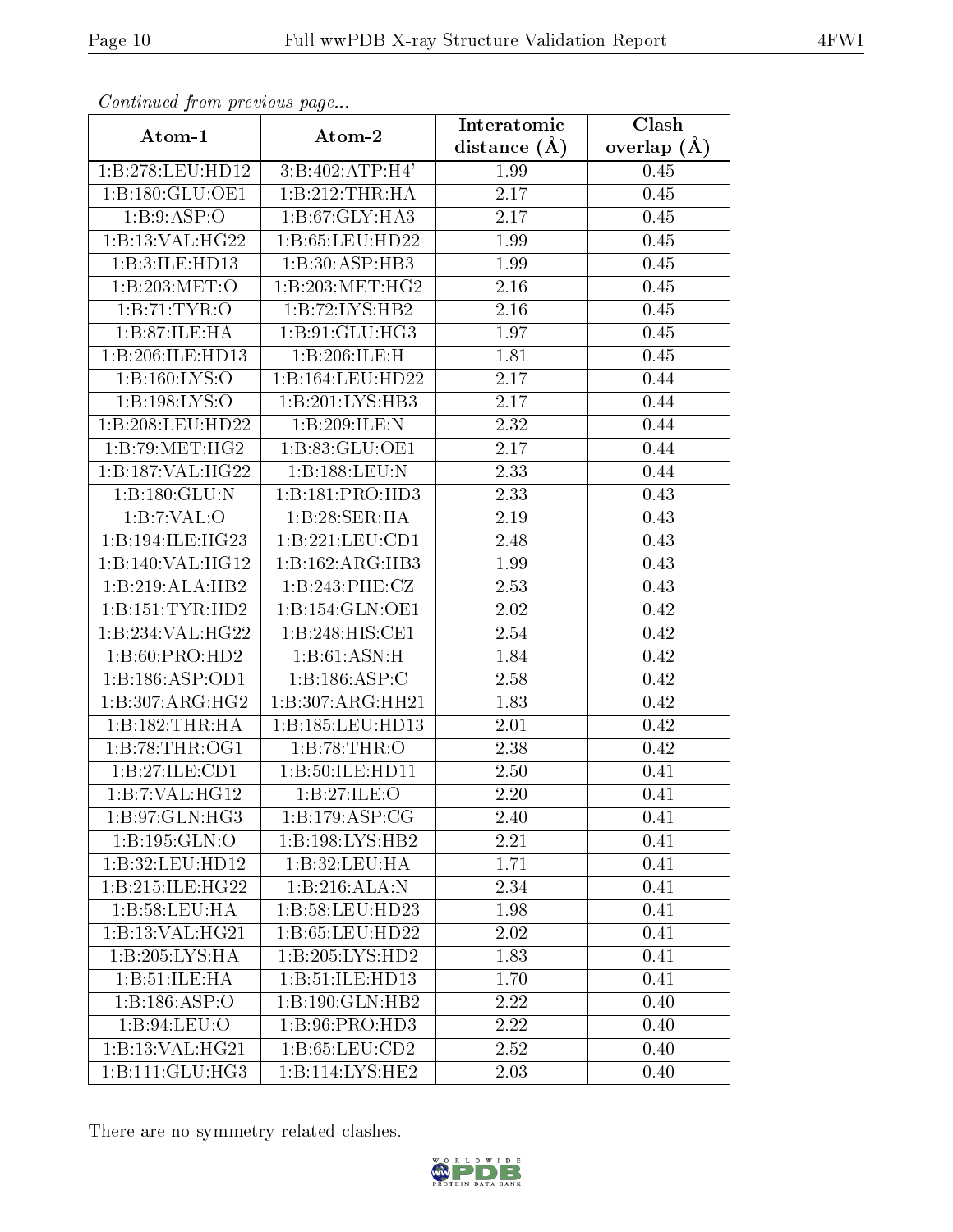### 5.3 Torsion angles (i)

#### 5.3.1 Protein backbone  $(i)$

In the following table, the Percentiles column shows the percent Ramachandran outliers of the chain as a percentile score with respect to all X-ray entries followed by that with respect to entries of similar resolution.

The Analysed column shows the number of residues for which the backbone conformation was analysed, and the total number of residues.

| $\mid$ Mol $\mid$ Chain $\mid$ | Analysed                                                   |  | Favoured   Allowed   Outliers   Percentiles |  |
|--------------------------------|------------------------------------------------------------|--|---------------------------------------------|--|
|                                | $306/334 (92\%)$   267 (87%)   36 (12%)   3 (1%)   15   45 |  |                                             |  |

All (3) Ramachandran outliers are listed below:

| Mol | Chain | Res | ${\bf Type}$ |
|-----|-------|-----|--------------|
|     |       |     | $\rm{ARG}$   |
|     |       | 122 |              |
|     |       |     |              |

#### $5.3.2$  Protein sidechains  $(i)$

In the following table, the Percentiles column shows the percent sidechain outliers of the chain as a percentile score with respect to all X-ray entries followed by that with respect to entries of similar resolution.

The Analysed column shows the number of residues for which the sidechain conformation was analysed, and the total number of residues.

| Mol   Chain | Rotameric   Outliers   Percentiles<br>Analysed |                      |               |  |
|-------------|------------------------------------------------|----------------------|---------------|--|
|             | $269/291(92\%)$                                | 224 (83%)   45 (17%) | $\boxed{2}$ 6 |  |

All (45) residues with a non-rotameric sidechain are listed below:

| Mol | Chain | Res | <b>Type</b> |
|-----|-------|-----|-------------|
|     | В     | 6   | $\rm{ARG}$  |
|     | В     | 13  | <b>VAL</b>  |
|     | В     | 16  | <b>VAL</b>  |
|     | В     | 28  | <b>SER</b>  |
|     | B     | 29  | LEU         |
|     | В     | 32  | LEU         |
|     | В     | 33  | <b>GLU</b>  |
|     |       | 37  | THR.        |

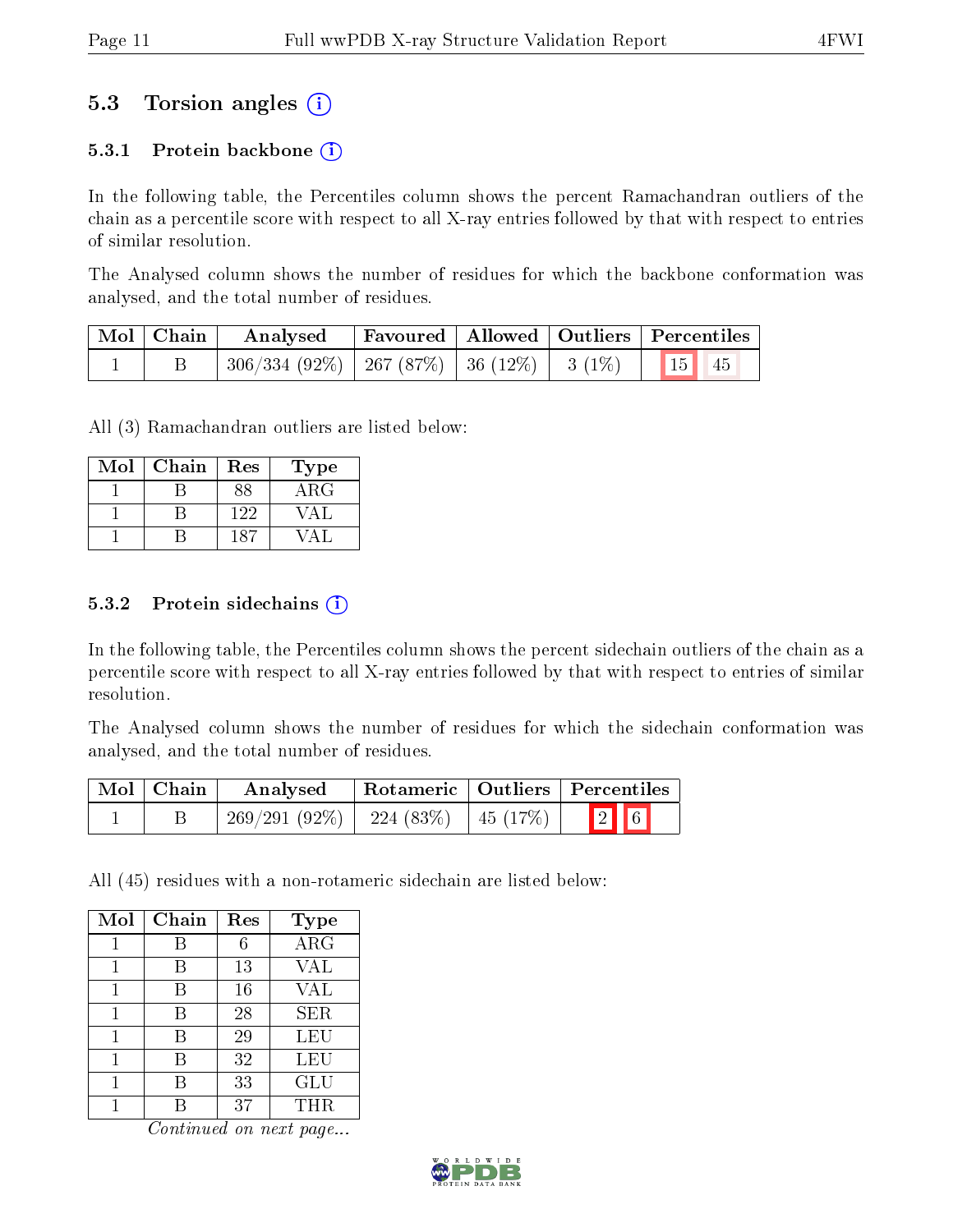| Mol            | Chain<br>Res            |                  | Type                      |  |  |
|----------------|-------------------------|------------------|---------------------------|--|--|
| $\mathbf{1}$   | $\overline{\mathrm{B}}$ | 39               | ILE                       |  |  |
| $\mathbf 1$    | B                       | 61               | $A\overline{SN}$          |  |  |
| $\mathbf{1}$   | $\overline{\mathrm{B}}$ | 63               | $\rm A\overline{RG}$      |  |  |
| $\mathbf{1}$   | $\overline{\mathrm{B}}$ | 69               | $\overline{\text{VAL}}$   |  |  |
| $\overline{1}$ | $\overline{\mathrm{B}}$ | $\overline{72}$  | $\overline{\text{LYS}}$   |  |  |
| $\mathbf{1}$   | $\boldsymbol{B}$        | $\overline{7}9$  | <b>MET</b>                |  |  |
| $\mathbf{1}$   | $\overline{\mathrm{B}}$ | 82               | $\overline{\text{GLU}}$   |  |  |
| $\mathbf{1}$   | $\overline{\mathrm{B}}$ | 84               | LEU                       |  |  |
| $\mathbf{1}$   | $\overline{\mathrm{B}}$ | 89               | TRP                       |  |  |
| $\mathbf 1$    | $\overline{\mathrm{B}}$ | 91               | $\overline{{\rm GLU}}$    |  |  |
| $\mathbf{1}$   | $\overline{\mathrm{B}}$ | 94               | $\overline{\text{LEU}}$   |  |  |
| $\overline{1}$ | $\overline{\mathrm{B}}$ | 104              | $\overline{\mathrm{ASN}}$ |  |  |
| $\mathbf{1}$   | $\overline{\mathrm{B}}$ | 107              | $\overline{\text{MET}}$   |  |  |
| $\mathbf{1}$   | $\overline{\mathrm{B}}$ | 111              | GLU                       |  |  |
| $\mathbf 1$    | $\overline{\mathrm{B}}$ | $\overline{116}$ | <b>THR</b>                |  |  |
| $\mathbf 1$    | B                       | 129              | LEU                       |  |  |
| $\overline{1}$ | $\overline{\mathrm{B}}$ | 142              | LEU                       |  |  |
| $\mathbf{1}$   | $\overline{\mathrm{B}}$ | 164              | LEU                       |  |  |
| $\mathbf 1$    | B                       | 167              | LEU                       |  |  |
| $\mathbf{1}$   | $\rm \bar{B}$           | $\overline{1}70$ | LEU                       |  |  |
| $\overline{1}$ | $\overline{\mathrm{B}}$ | 174              | $\overline{\text{VAL}}$   |  |  |
| $\overline{1}$ | $\overline{\mathbf{B}}$ | 176              | LEU                       |  |  |
| $\mathbf{1}$   | B                       | 182              | <b>THR</b>                |  |  |
| $\mathbf{1}$   | $\overline{\mathrm{B}}$ | 185              | LEU                       |  |  |
| $\mathbf{1}$   | $\overline{\mathrm{B}}$ | $\overline{187}$ | <b>VAL</b>                |  |  |
| $\mathbf{1}$   | $\overline{\mathrm{B}}$ | $\overline{1}90$ | $\overline{\text{GLN}}$   |  |  |
| $\mathbf{1}$   | $\overline{\mathrm{B}}$ | 206              | ILE                       |  |  |
| $\mathbf{1}$   | B                       | 208              | LEU                       |  |  |
| $\mathbf 1$    | $\overline{\mathrm{B}}$ | $\overline{2}15$ | $\overline{\rm ILE}$      |  |  |
| $\mathbf 1$    | Β                       | 221              | LEU                       |  |  |
| $\mathbf 1$    | Β                       | 233              | LEU                       |  |  |
| $\mathbf 1$    | $\overline{\mathrm{B}}$ | 234              | $\rm VAL$                 |  |  |
| $\mathbf{1}$   | Β                       | 257              | <b>SER</b>                |  |  |
| $\mathbf{1}$   | $\overline{\mathrm{B}}$ | 259              | MET                       |  |  |
| $\mathbf 1$    | Β                       | 304              | <b>LYS</b>                |  |  |
| $\overline{1}$ | $\overline{\mathrm{B}}$ | 309              | $\overline{\rm ASP}$      |  |  |
| $\mathbf{1}$   | Β                       | 314              | VAL                       |  |  |

Continued from previous page...

Some sidechains can be flipped to improve hydrogen bonding and reduce clashes. All (5) such sidechains are listed below:

| Mol | Chain | $\operatorname{Res}$ | <b>Type</b> |
|-----|-------|----------------------|-------------|
|     |       |                      |             |

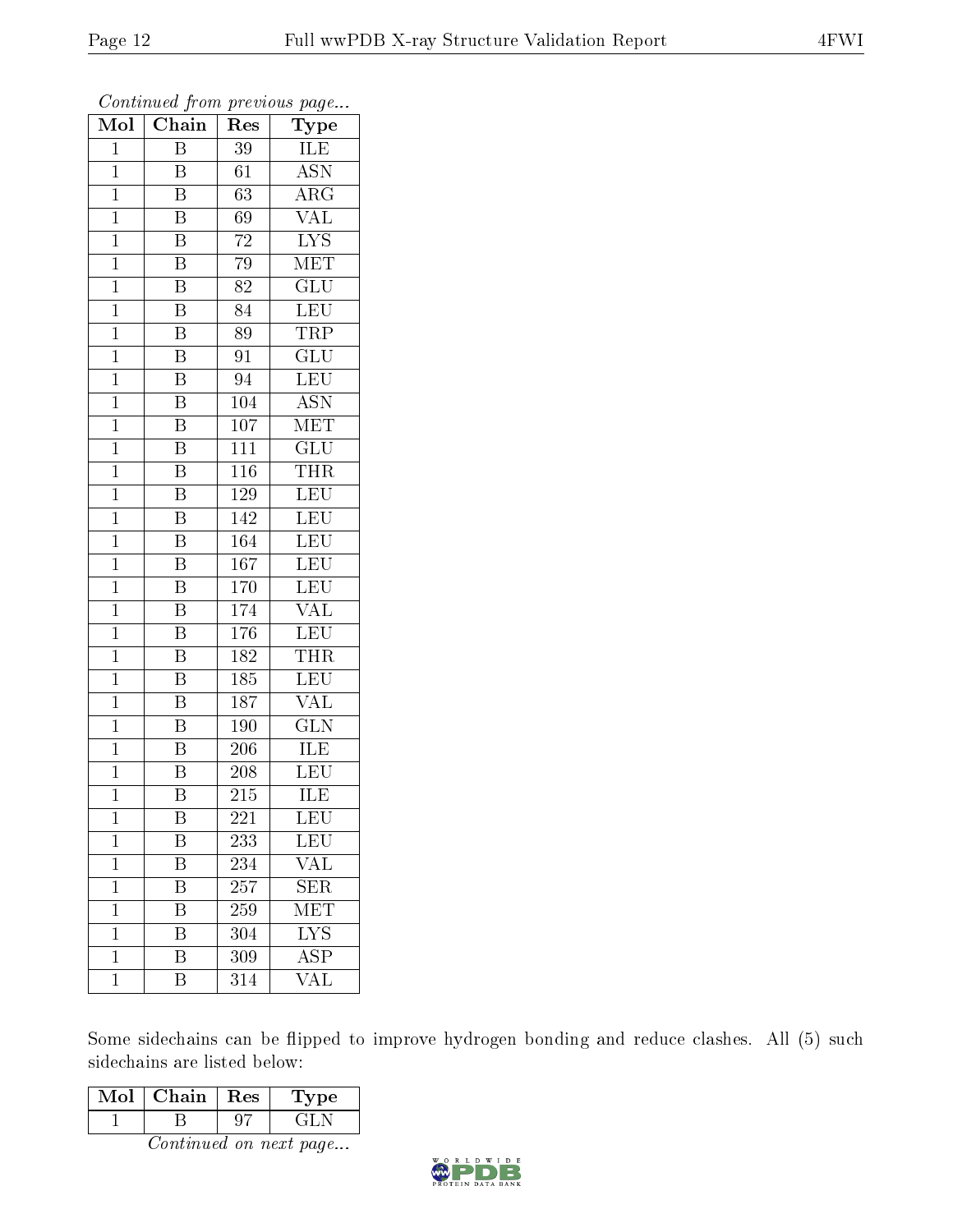Continued from previous page...

| Mol | Chain | Res | Type       |
|-----|-------|-----|------------|
|     |       | 149 | <b>ASN</b> |
|     |       | 241 | <b>GLN</b> |
|     |       | 248 | <b>HIS</b> |
|     |       | 313 | HIS        |

#### 5.3.3 RNA  $(i)$

There are no RNA molecules in this entry.

#### 5.4 Non-standard residues in protein, DNA, RNA chains  $(i)$

There are no non-standard protein/DNA/RNA residues in this entry.

#### 5.5 Carbohydrates  $(i)$

There are no carbohydrates in this entry.

#### 5.6 Ligand geometry  $(i)$

Of 3 ligands modelled in this entry, 1 is monoatomic - leaving 2 for Mogul analysis.

In the following table, the Counts columns list the number of bonds (or angles) for which Mogul statistics could be retrieved, the number of bonds (or angles) that are observed in the model and the number of bonds (or angles) that are defined in the Chemical Component Dictionary. The Link column lists molecule types, if any, to which the group is linked. The Z score for a bond length (or angle) is the number of standard deviations the observed value is removed from the expected value. A bond length (or angle) with  $|Z| > 2$  is considered an outlier worth inspection. RMSZ is the root-mean-square of all Z scores of the bond lengths (or angles).

| $\bf{Mol}$ |             | $\mid$ Type $\mid$ Chain $\mid$ Res $\mid$ |     | Link |            | Bond lengths |             |          | Bond angles |           |
|------------|-------------|--------------------------------------------|-----|------|------------|--------------|-------------|----------|-------------|-----------|
|            |             |                                            |     |      | Counts     | RMSZ         | # $ Z  > 2$ | Counts   | RMSZ        | $\# Z $   |
|            | ATP         |                                            | 402 |      | 26, 33, 33 | 0.92         | $1(3\%)$    | 31,52,52 | 1.57        | 6 $(19%)$ |
|            | ${\rm SF4}$ |                                            | 401 |      | 0,12,12    | 0.00         | $\sim$      |          |             |           |

In the following table, the Chirals column lists the number of chiral outliers, the number of chiral centers analysed, the number of these observed in the model and the number defined in the Chemical Component Dictionary. Similar counts are reported in the Torsion and Rings columns. '-' means no outliers of that kind were identified.

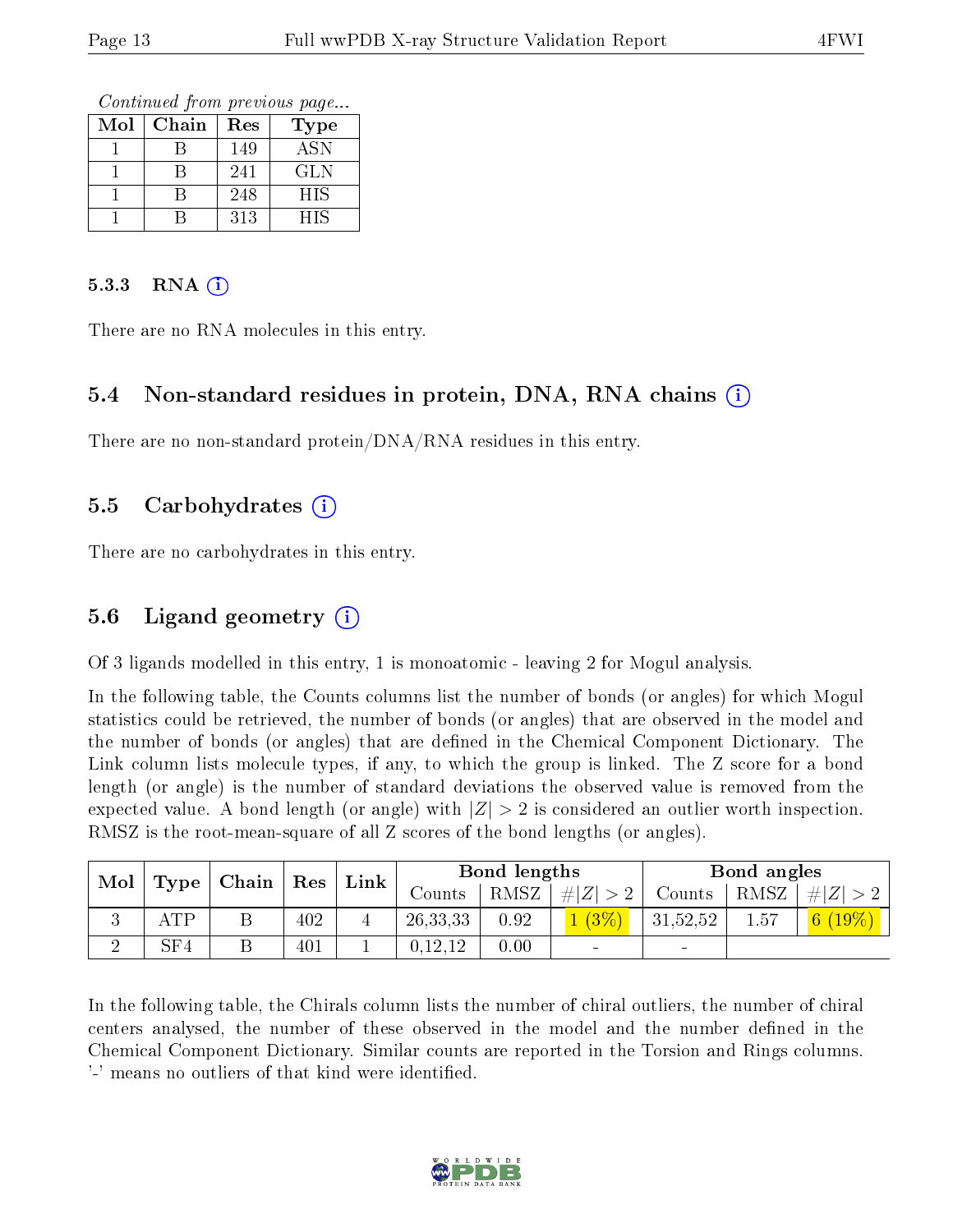| Mol |     |     | $\vert$ Type   Chain   Res   Link   Chirals | <b>Torsions</b>          | Rings   |
|-----|-----|-----|---------------------------------------------|--------------------------|---------|
|     |     |     | $\sim$                                      | $0/18/38/38$   $0/3/3/3$ |         |
|     | SF4 | 401 | $\sim$                                      |                          | 0/6/5/5 |

All (1) bond length outliers are listed below:

|  |  |                            | $\vert$ Mol $\vert$ Chain $\vert$ Res $\vert$ Type $\vert$ Atoms $\vert$ Z $\vert$ Observed(A) $\vert$ Ideal(A) |     |
|--|--|----------------------------|-----------------------------------------------------------------------------------------------------------------|-----|
|  |  | $402$   ATP   C5-C4   2.50 | 1.41                                                                                                            | .40 |

All (6) bond angle outliers are listed below:

| Mol | Chain | Res | Type       | Atoms        |         | Observed $(°)$ | Ideal $(°)$ |
|-----|-------|-----|------------|--------------|---------|----------------|-------------|
| 3   | В     | 402 | ATP        | PB-O3B-PG    | $-3.59$ | 120.52         | 132.83      |
| 3   | В     | 402 | <b>ATP</b> | $C4-C5-N7$   | $-3.12$ | 106.14         | 109.40      |
| 3   | В     | 402 | ATP        | PA-O3A-PB    | $-2.95$ | 122.70         | 132.83      |
| 3   | В     | 402 | ATP        | $N3-C2-N1$   | $-2.82$ | 124.28         | 128.68      |
| 3   | В     | 402 | ATP        | $C2-N1-C6$   | 2.37    | 122.80         | 118.75      |
| 3   | В     | 402 | ATP        | $O2B-PB-O1B$ | 2.27    | 123.45         | 112.24      |

There are no chirality outliers.

There are no torsion outliers.

There are no ring outliers.

1 monomer is involved in 5 short contacts:

|  |              | Mol   Chain   Res   Type   Clashes   Symm-Clashes |
|--|--------------|---------------------------------------------------|
|  | $-402$   ATP |                                                   |

The following is a two-dimensional graphical depiction of Mogul quality analysis of bond lengths, bond angles, torsion angles, and ring geometry for all instances of the Ligand of Interest. In addition, ligands with molecular weight > 250 and outliers as shown on the validation Tables will also be included. For torsion angles, if less then 5% of the Mogul distribution of torsion angles is within 10 degrees of the torsion angle in question, then that torsion angle is considered an outlier. Any bond that is central to one or more torsion angles identified as an outlier by Mogul will be highlighted in the graph. For rings, the root-mean-square deviation (RMSD) between the ring in question and similar rings identified by Mogul is calculated over all ring torsion angles. If the average RMSD is greater than 60 degrees and the minimal RMSD between the ring in question and any Mogul-identied rings is also greater than 60 degrees, then that ring is considered an outlier. The outliers are highlighted in purple. The color gray indicates Mogul did not find sufficient equivalents in the CSD to analyse the geometry.

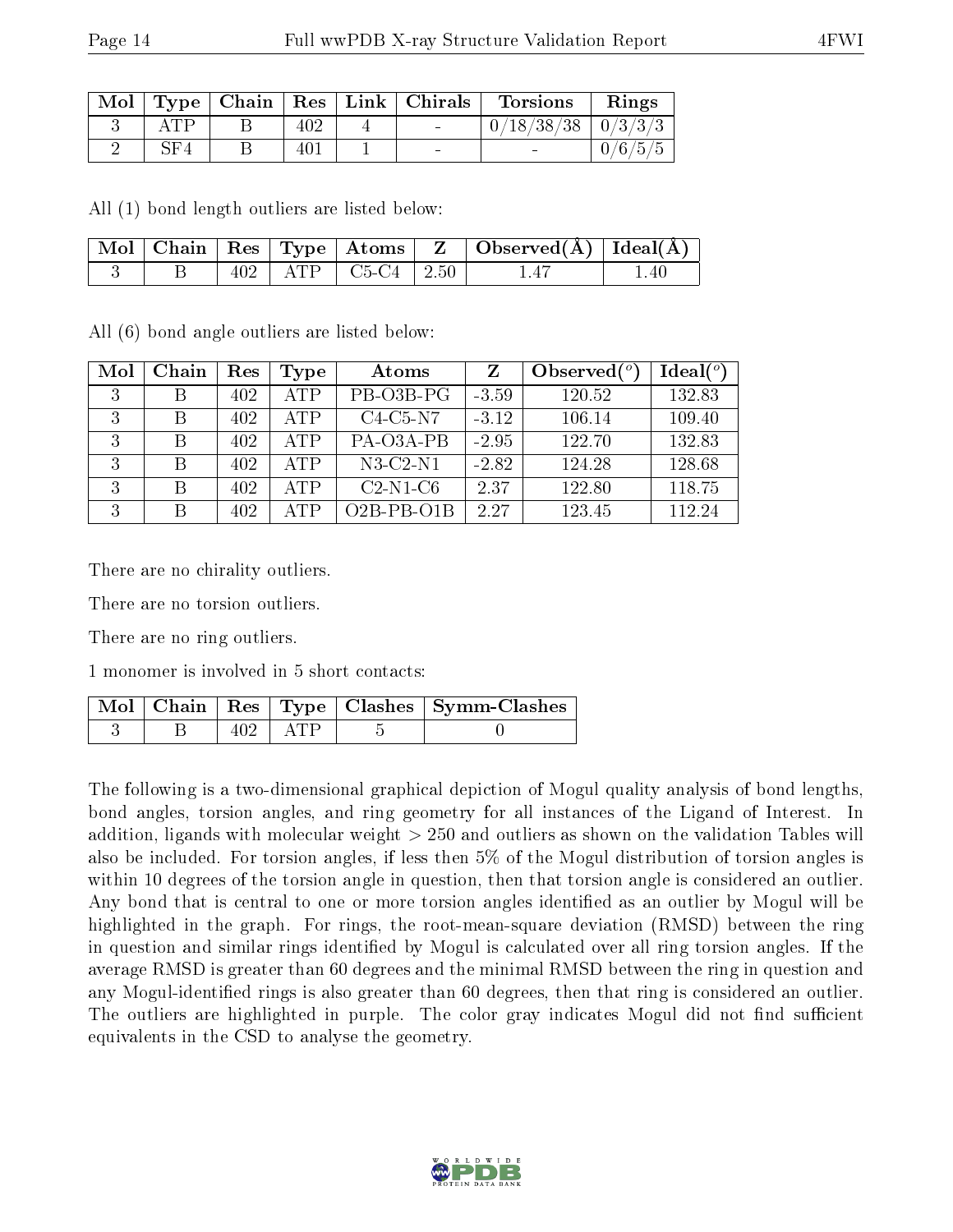

## 5.7 [O](https://www.wwpdb.org/validation/2017/XrayValidationReportHelp#nonstandard_residues_and_ligands)ther polymers (i)

There are no such residues in this entry.

### 5.8 Polymer linkage issues (i)

There are no chain breaks in this entry.

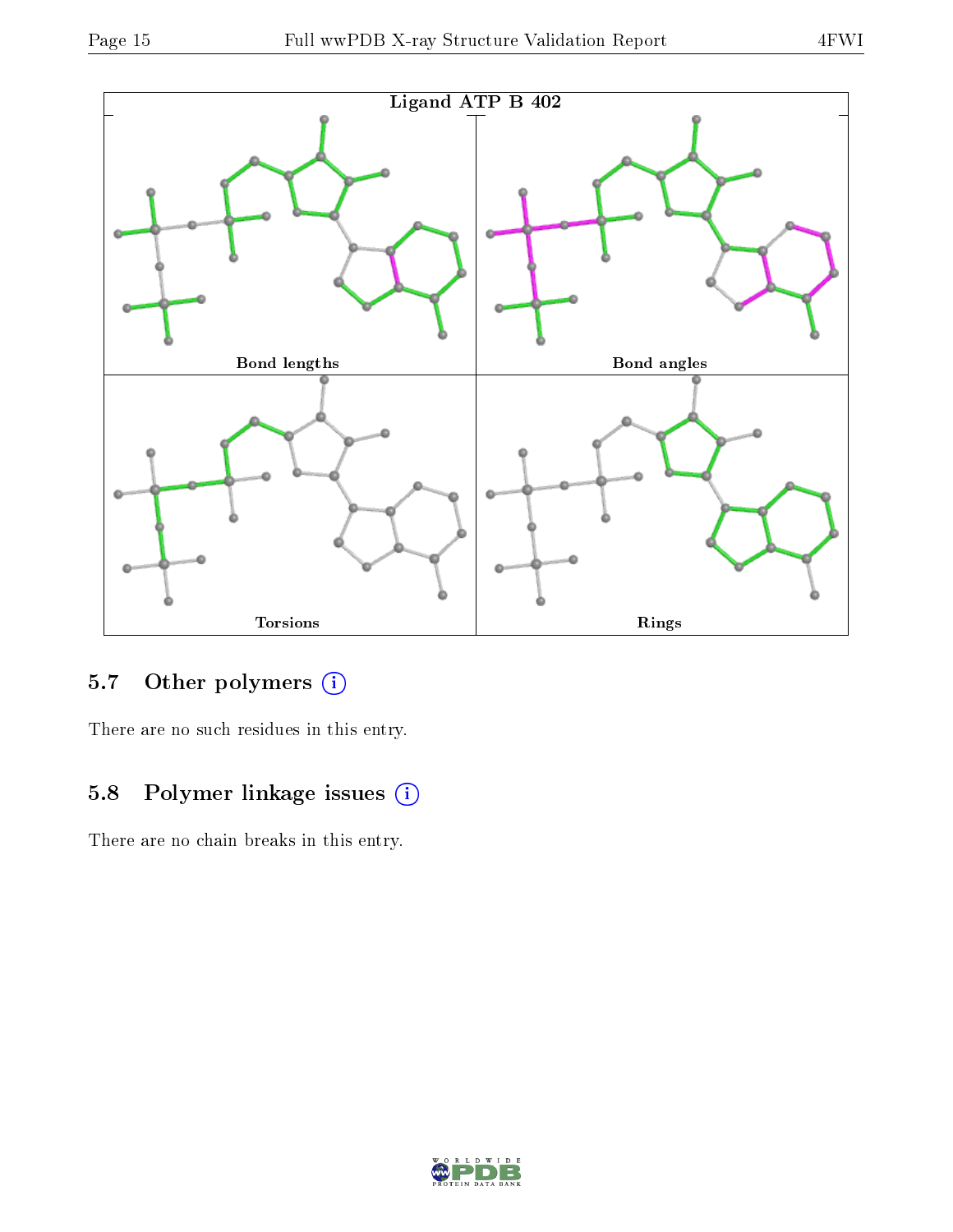## 6 Fit of model and data  $\left( \cdot \right)$

### 6.1 Protein, DNA and RNA chains (i)

In the following table, the column labelled  $#RSRZ>2'$  contains the number (and percentage) of RSRZ outliers, followed by percent RSRZ outliers for the chain as percentile scores relative to all X-ray entries and entries of similar resolution. The OWAB column contains the minimum, median,  $95<sup>th</sup>$  percentile and maximum values of the occupancy-weighted average B-factor per residue. The column labelled  $Q< 0.9$  lists the number of (and percentage) of residues with an average occupancy less than 0.9.

| $\vert$ Mol $\vert$ Chain | Analysed                  | $\perp$ <rsrz></rsrz> | $\#\mathrm{RSRZ}{>}2$               | $\rm{OWAB}(\rm{\AA}^2)$   Q<0.9 |  |
|---------------------------|---------------------------|-----------------------|-------------------------------------|---------------------------------|--|
|                           | $\pm$ 310/334 (92%) $\pm$ | $-0.01$               | 2 (0%)   89   89   37, 64, 102, 132 |                                 |  |

All (2) RSRZ outliers are listed below:

| Mol | Chain | $\mid$ $\operatorname{Res}$ |               | $\mathbf{Type} \mid \mathbf{R}\overline{\mathbf{S}\mathbf{R}}\overline{\mathbf{Z}}$ |
|-----|-------|-----------------------------|---------------|-------------------------------------------------------------------------------------|
|     |       | 272                         | $P_{\rm{RO}}$ |                                                                                     |
|     |       | 191                         |               |                                                                                     |

#### 6.2 Non-standard residues in protein, DNA, RNA chains  $(i)$

There are no non-standard protein/DNA/RNA residues in this entry.

#### 6.3 Carbohydrates (i)

There are no carbohydrates in this entry.

### 6.4 Ligands  $(i)$

In the following table, the Atoms column lists the number of modelled atoms in the group and the number defined in the chemical component dictionary. The B-factors column lists the minimum, median,  $95<sup>th</sup>$  percentile and maximum values of B factors of atoms in the group. The column labelled  $Q < 0.9$  lists the number of atoms with occupancy less than 0.9.

| Mol | Type | Chain | $\operatorname{Res}$ | Atoms | $\bf RSCC$ |      | $\parallel$ RSR $\parallel$ B-factors( $\rm \AA^2)$ ) | Q <sub>0.9</sub> |
|-----|------|-------|----------------------|-------|------------|------|-------------------------------------------------------|------------------|
|     | ATP  |       | 402                  | 31/31 | 0.95       | 0.17 | 27,50,74,82                                           |                  |
|     |      |       | 403                  |       | 0.99       | 0.23 | 67,67,67,67                                           |                  |
|     | SF4  |       | 401                  |       | 0.99       | 0.14 | 55,63,74,81                                           |                  |

The following is a graphical depiction of the model fit to experimental electron density of all instances of the Ligand of Interest. In addition, ligands with molecular weight  $> 250$  and outliers